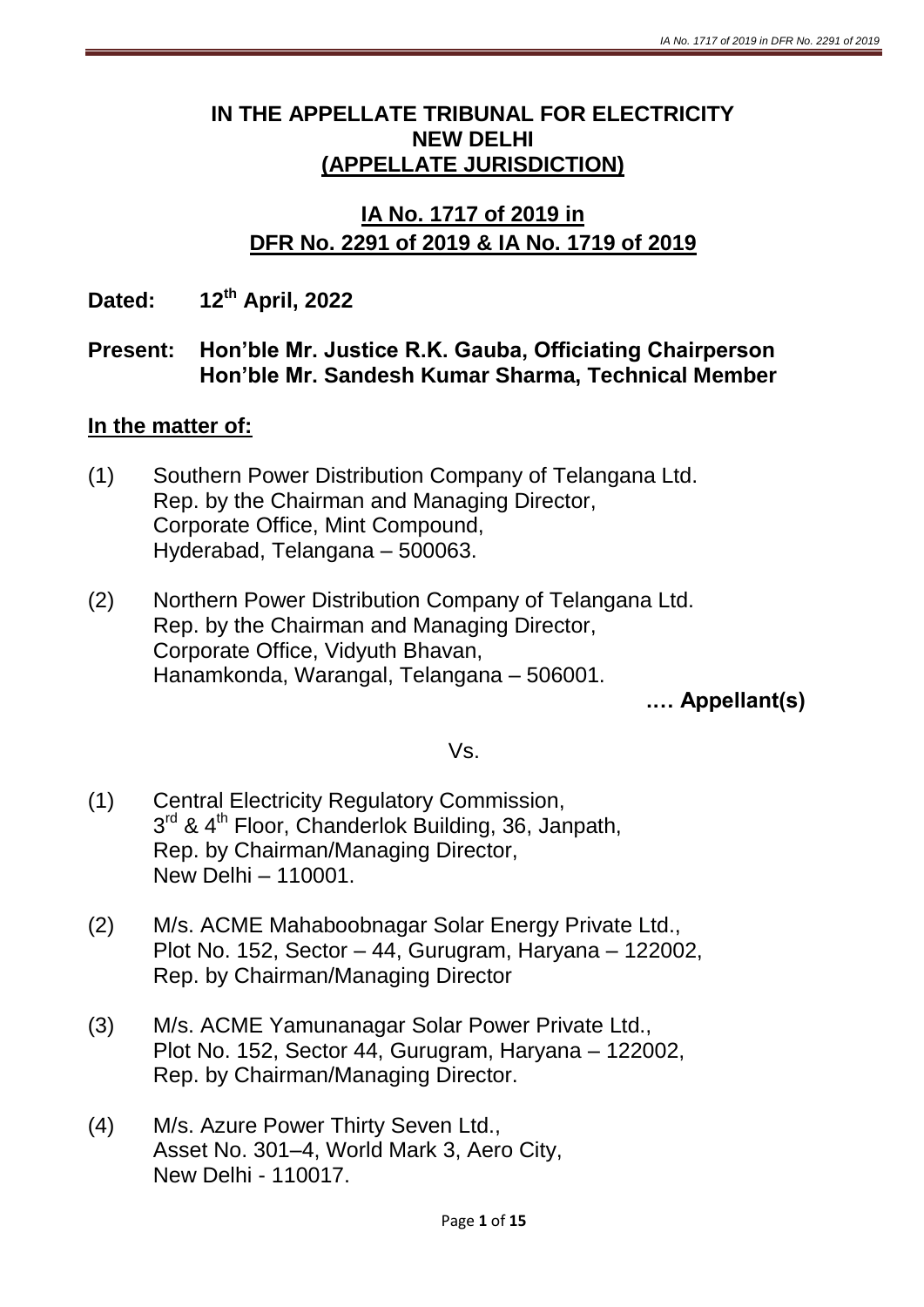- (5) The Chairman/Managing Director, NTPC Ltd., Core – 7, SCOPE Complex, 7, Institutional Area, Lodhi Road, New Delhi - 110003.
- (6) The Chairman/Managing Director, NTPC Vidyut Vyapar Nigam Ltd., Core – 7, SCOPE Complex, 7, Institutional Area, Lodhi Road, New Delhi – 110003.

#### **…Respondents**

| Counsel for the Appellant (s):  | Mr. Harsha Peechara<br>Mr. Ashish Tiwari<br>Mr. Deeptiman Acharya<br>Ms. Kritika Narayan                                       |
|---------------------------------|--------------------------------------------------------------------------------------------------------------------------------|
| Counsel for the Respondent (s): | Mr. Sajan Poovayya, Sr. Adv.<br>Mr. Shreshth Sharma<br>Ms. Nehul Sharma<br>Ms. Raksha<br>Mr. Hemant Sahai<br>Mr. Apoorva Misra |

- Ms. Puja Priyadarshini
- Mr. Nitish Gupta
- Mr. Aditya K. Singh
- Ms. Shefali
- Ms. Soumya Prakash
- Ms. Anukriti Jain
- Ms. Jyotshna Khatri
- Ms. Parichita Chowdhury
- Mr. Samarth Kashyap
- Mr. Nived Veerapaneni
- Mr. Pratibhanu for R-2 & R-3

Mr. Aniket Prasoon

- Ms. Priya Dhankhar
- Ms. Akanksha Tanvi
- Mr. Md. Aman Sheikh
- Mr. Rishabh Bhardwaj for R-4

Mr. Sri Venkatesh

Page **2** of **15**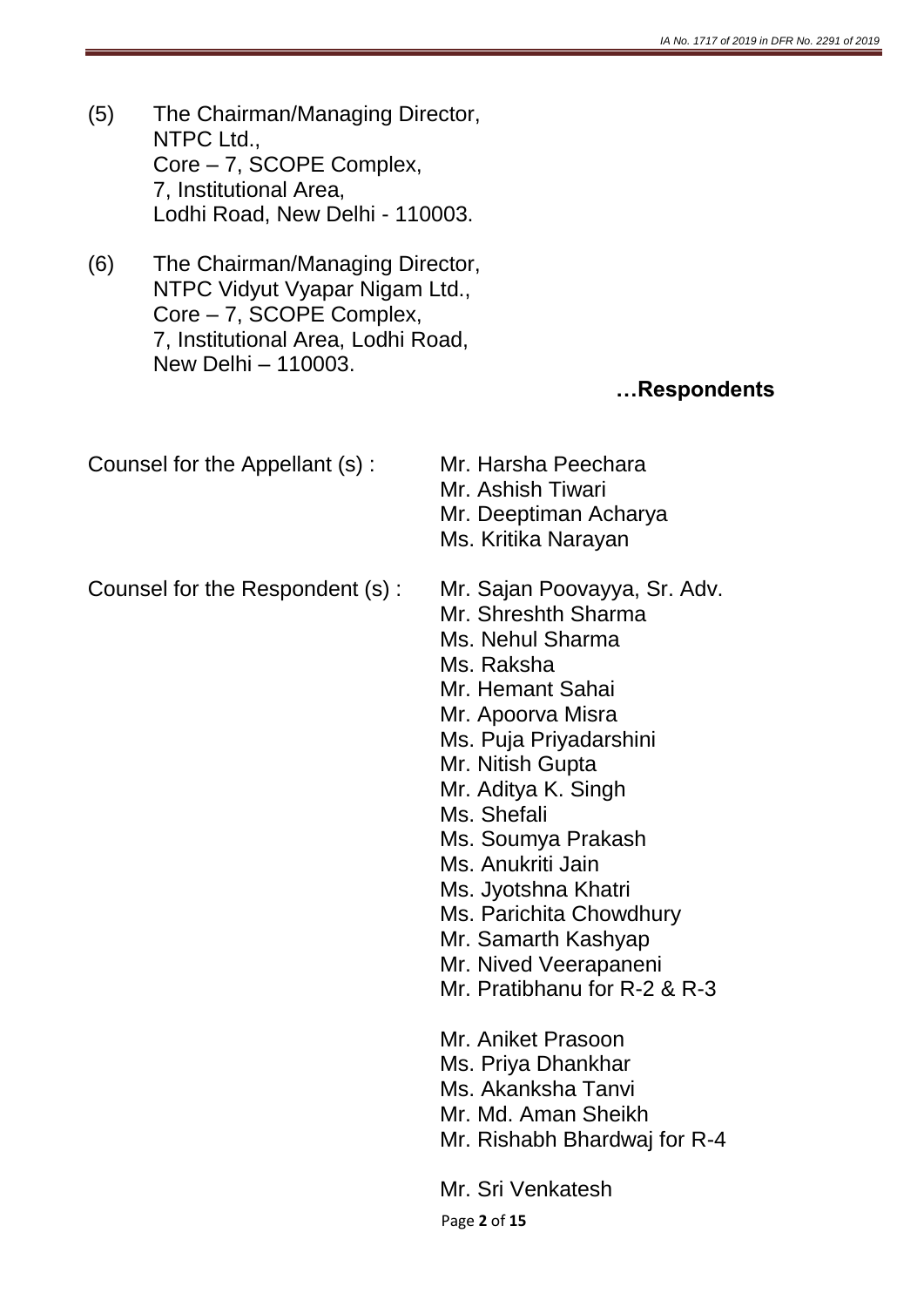Mr. Jatin Ghuliani Ms. Isnain Muzamil Mr. Nishtha Kumar Mr. Somesh Srivastava Mr. Vikas Maini Mr. Suhael Buttan Mr. Ashutosh Kumar Srivastava M Ms. S. Lasya Pamidi for R-5

### **ORDER**

#### **PER HON'BLE MR. SANDESH KUMAR SHARMA, TECHNICAL MEMBER**

### **IA NO. 1717 OF 2019**  *[Appl. for Condonation of Delay in Filing the Appeal]*

1. The present main appeal i.e. DFR No. 2291 of 2019 ("main appeal") has been filed by M/s. Southern Power Distribution Company of Telangana Ltd., the first Appellant (in short "Appellant" or "TSPDC" or "Southern Discom") against the common order dated 09.10.2018 ("Impugned Order") passed by Central Electricity Regulatory Commission (CERC) in Petition Nos. 232/MP/2017, 233/MP/2017, 13/MP/2018. Along with the main appeal, the Appellant also filed the IA no. 1717 of 2019 ("IA 1717") for condonation of delay and is under objection. The Respondents have objected to the reasons cited by the Appellant for seeking the condonation of the delay.

2. The Appellants namely Southern Power Distribution Company Ltd and Northern Power Distribution Company Ltd are the Distribution Licensees in the State of Telangana.

3. The first Respondent is the Central Electricity Regulatory Commission (in short "CERC" or "Central Commission") constituted under section 76 of the Electricity Act, 2003 (the "Act 2003").

4. Respondent no 2 to 4 are the Solar Power project Developers ("SPDs"), Respondent no. 5 ("NTPC") is a government undertaking engaged in the business of generation, Respondent no. 6 ("NVVN") is a subsidiary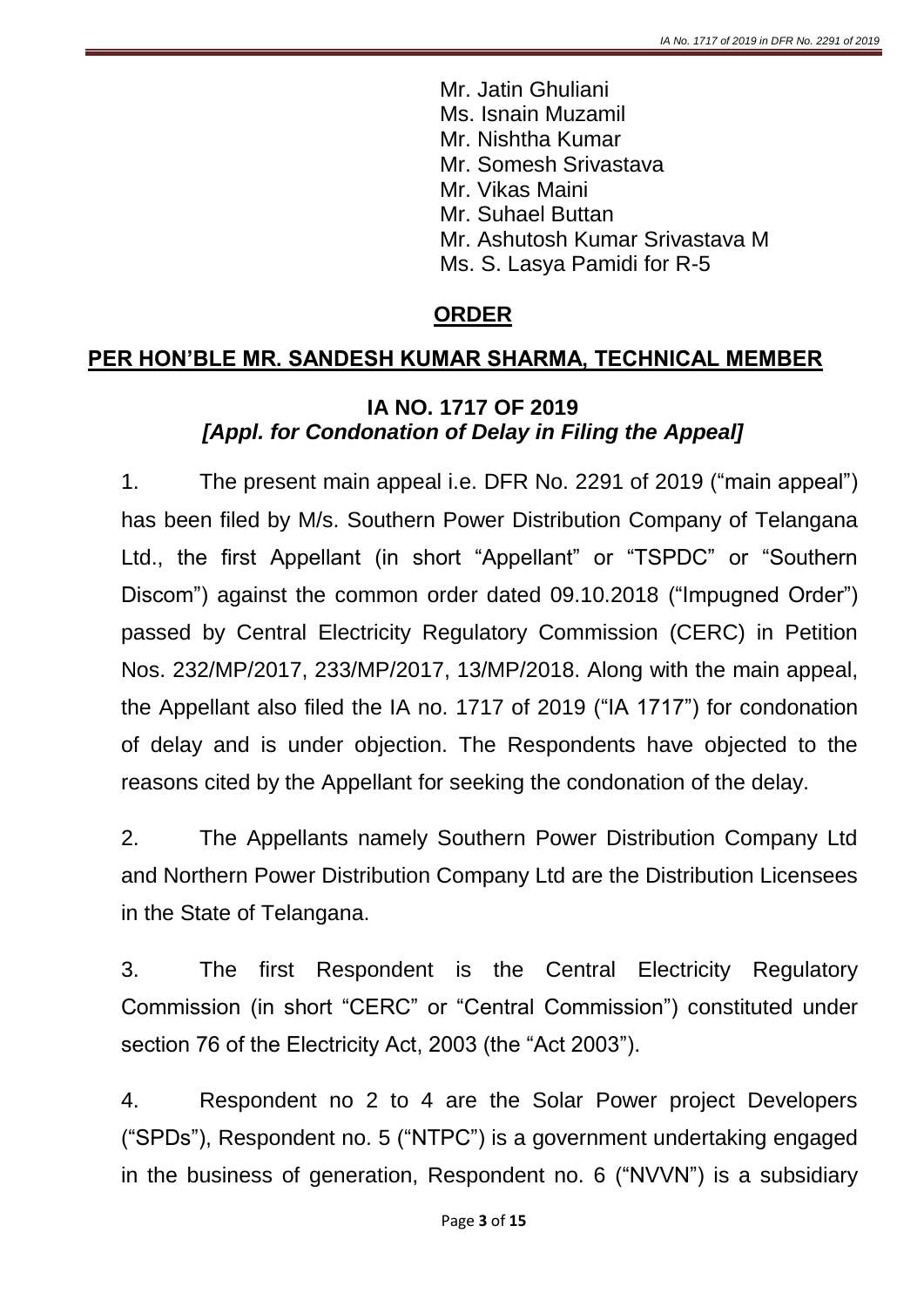company of Respondent no. 5 engaged in the business of trading of electricity.

5. The present IA 1717 under objection has been filed by the Appellants along with the main appeal having grievances against the Impugned Order wherein CERC rejected the submissions of the Appellant herein on the maintainability of the petition and held that it has jurisdiction to adjudicate in the matter of claim made by the Respondents (SPDs) herein against NTPC, the Implementation Agency, under a Power Purchase Agreement (PPA) in which NTPC has a back to back Power Sale Agreement (PSA) with Telangana State Power Distribution Licensees (TSDISCOMs) for sale of Solar Power bundled with Thermal Power from various NTPC Thermal Power Stations in the ratio 2:1 on MW basis.

6. The Appellants vide the present application: IA 1717, seek the following interim reliefs:

- (a) Permission to condone the delay of 292 days in filing the present appeal.
- (b) Any other relief as this Tribunal may deem fit in the interest of justice.

7. The IA 1717 was taken up for hearing on 15.02.2020 whereby this Tribunal, taking serious note of the seemingly false submissions made in the IA 1717, directed the Appellants to ensure the presence of the officer responsible for verifying the pleadings in the application and the senior most officer approving the contents of the application. The order dated 15.02.2022 is quoted herein for reference:

### *"IA NO. 1717 OF 2019*

*[Application for condonation of delay in filing the Appeal]*

*The application at hand was filed in September 2019 alongwith the main appeal and has remained pending all along, substantially also*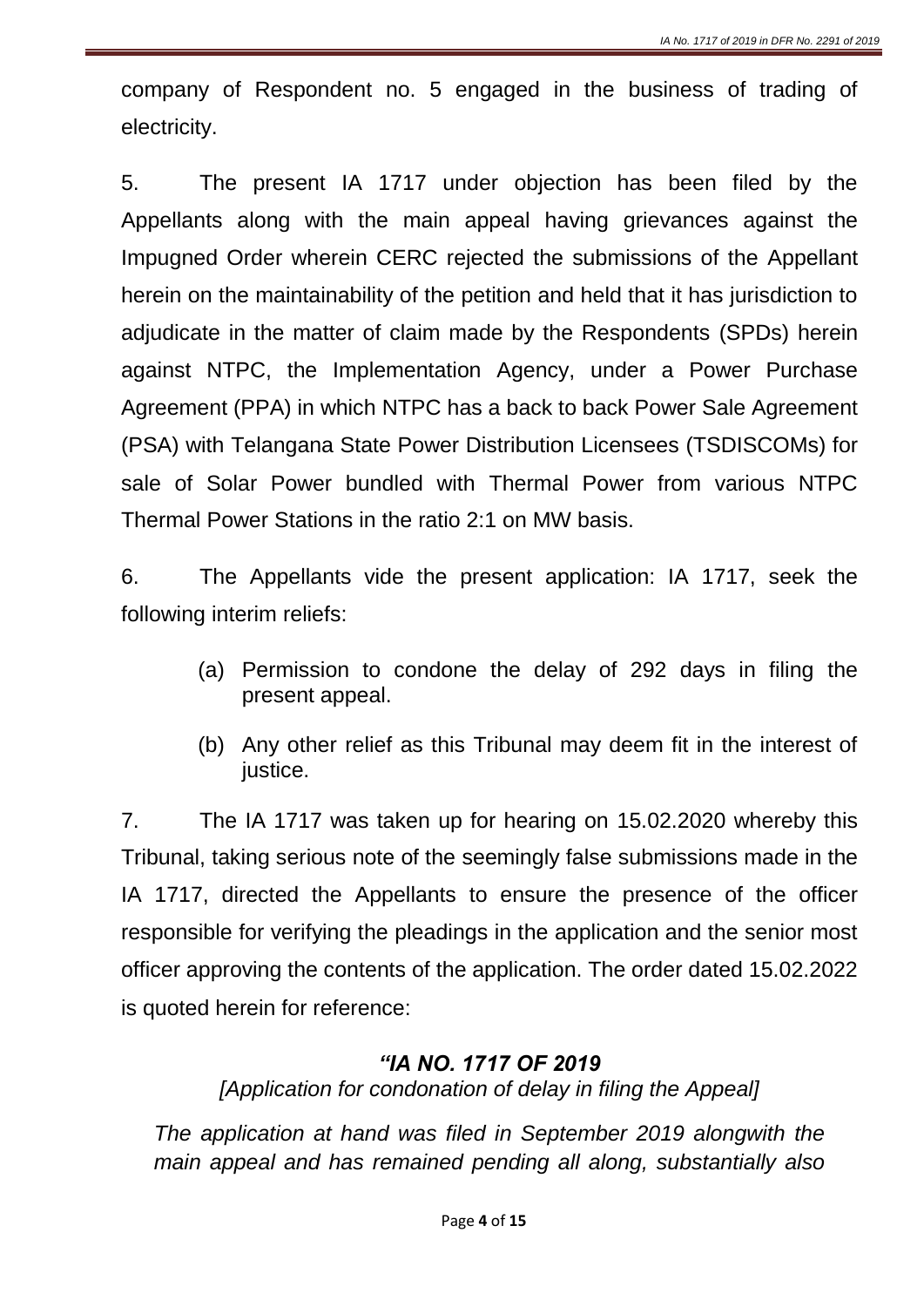*for the reason that the appellants would not complete the pleadings, though the time was extended more than once.* 

*When the matter was called out there was no appearance on behalf of the appellants and so it was passed over. When it was called out again, Ms. Kritika Narayan, advocate, appeared and submitted that the main counsel Mr. Harsha Peechara was preoccupied before the division bench of High Court. When she was reminded that there is another counsel Mr. Ashish Tiwari, advocate, who has also signed Vakalatnama, she submitted the said other counsel is busy elsewhere. There being no good reason to adjourn, we asked her to arrange the presence of the counsel. Midway the hearing, a proxy counsel Mr. Deeptiman Acharya has joined the proceedings. He submits he has been instructed by his senior to appear and assist.* 

*We have heard the learned counsel for the respondents for some time. The delay computed is of 292 days in filing the appeal on 11.09.2019 against the judgment rendered by the Central Commission on 09.10.2018. During this period one of the respondents (NTPC) has abided by the directions in the judgment of CERC and awaits discharge of its responsibility by the appellants on part of which there have been defaults on the plea that the appeal is pending.* 

*The delay is sought to be explained in the application moved seeking condonation (IA 1717/2019) primarily on the ground that the appellant came to be aware of the judgment of the Central Commission only on 05.02.2019, whereafter time was taken in seeking approvals of the appropriate authorities firstly to file the appeal and then to engage counsel and finally to give approval for the appeal that had been drafted by the counsel who could be contacted only after the court vacations were over. The learned counsel for the respondents pointed out from the material filed with the reply of second, third and fourth respondents that the judgment was not only uploaded by the Central Commission on the website on 10.10.2018 but also its copies were formally communicated immediately, this being followed by certain exchange of communications on 22.11.2018, 24.11.2018 and 17.12.2018, the last said communication having emanated from the office of Telangana State Power Coordination Committee, of which the appellant is a constituent. The communication dated 17.12.2018*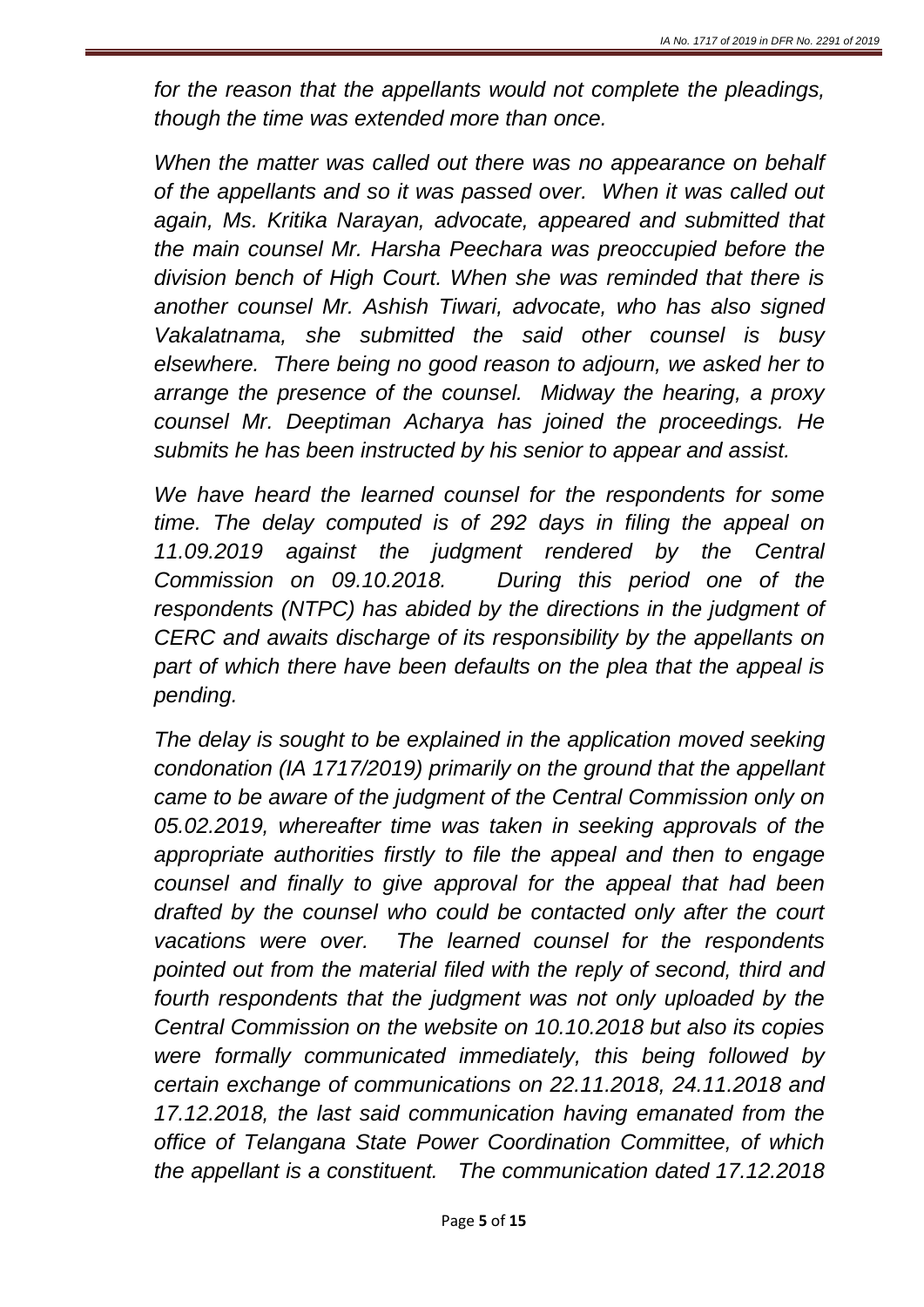*seems to show that the appellants had much earlier addressed a letter indicating their decision to file an appeal against the judgment of CERC, similar impression having been communicated formally even to NTPC. In these circumstances, prima facie, the stand taken in the application for condonation of delay that the appellant came to acquire knowledge as to the decision of CERC dated 09.10.2018 only on 05.02.2019 seems to be false.* 

*We cannot take the above fact situation lightly, also against the backdrop of the reluctance shown by the counsel to appear and assist. There is no affidavit filed in support of the application. We, thus, direct that the officer who verified the pleadings in the application at hand seeking condonation of delay and the senior most functionary of the appellants who had taken the final decision to approve pleadings as drafted, assumably upon instructions to the counsel, shall remain present in person before us on the next date of hearing, having filed their personal affidavits in advance explaining the conduct seen in above light.* 

*We must also add that we shall expect that the counsel for the appellants to appears, duly briefed, ready to assist on the first call of the matter hereafter."*

8. The subject application: IA 1717 was taken up for final hearing on 08.04.2022 and after hearing the Learned Counsels on all sides, the Order was reserved.

9. The Appellants through their learned counsel, Mr. Harsha Peechara submitted that, in compliance to the directions issued by this Hon'ble Tribunal vide its order dated 15.02.2022 in I.A No. 1717 of 2019 in DFR No. 2291 of 2019, the affidavit has been filed and submitted apologies for the errors that were submitted in the present Application.

Page **6** of **15** 10. Further, submitted that the errors were inadvertent and not done with intention citing that the Appellants were in the process of filing another appeal: Appeal no. 109 of 2020 against the Central Commission order dated 05.02.2019 in petition no. 187/MP/2018 on similar issues and the date 05.02.2019 was erroneously taken in the subject Appeal before this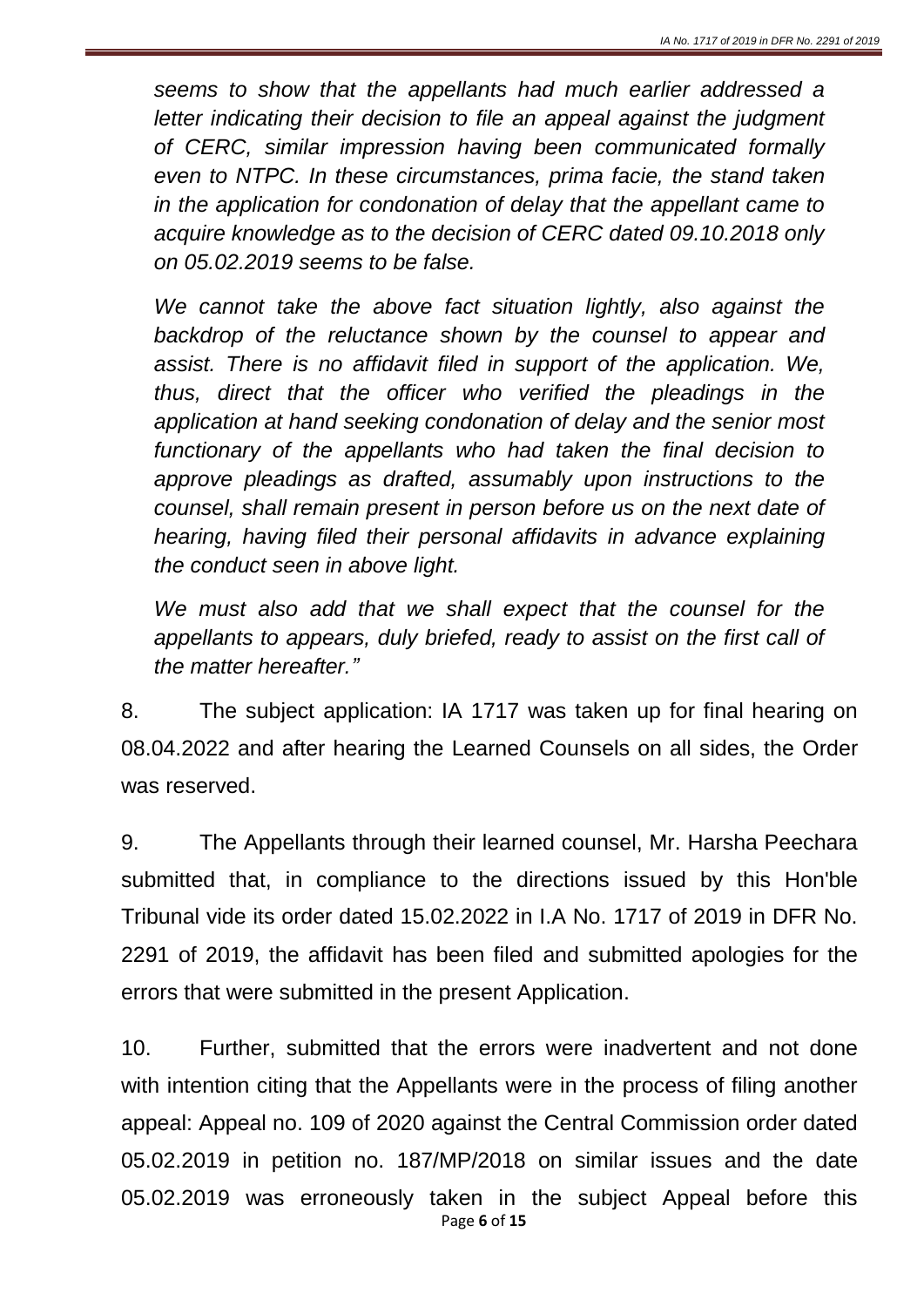Tribunal. And, as such, in the process of drafting and filing these appeals, there was miscommunication with the counsel and it was erroneously instructed to the Counsels that the Appellants were not aware of the orders of the Hon'ble Central Commission issued in respect of the Respondents. The primary reason for the delay which cited as being unaware of the impugned order was not meant for the present appeal.

11. For the delay in filing the appeal, the Appellants submitted that upon receipt of the impugned CERC order dated 09.10.2018 with subsequent corrigendum dated 05.11.2018, they wrote to NTPC (which is the intermediary between DISCOMs and the Solar Power Developers) for preferring an Appeal before APTEL and a good amount of time was lost in the said process. However, upon noticing the reluctance of NTPC to file the Appeal, the administrative process on behalf of the Appellant was initiated for getting the approval towards filing the Appeal against the CERC order. The Appellants being a government organization required various levels of approval in order to take the decision to file the present appeal. Also, the Appellants are not geographically co-located, taking a call for filing of an appeal and the first round of administrative approval took some time. The non-availability of counsel during summer vacations was also pleaded by the Appellants.

12. The above reasons placed before us, for the errors committed and inordinate delay in filing the Appeal, cannot be relied upon and are unacceptable from such a high government office. We decline to accept such a vague submission made by the Appellant. The revised submissions made by the Appellant are contrary to what were submitted earlier, it is only after the Respondents raised their objections and serious observations were made by this Tribunal that the reasons for condonation of delay were revisited and revised.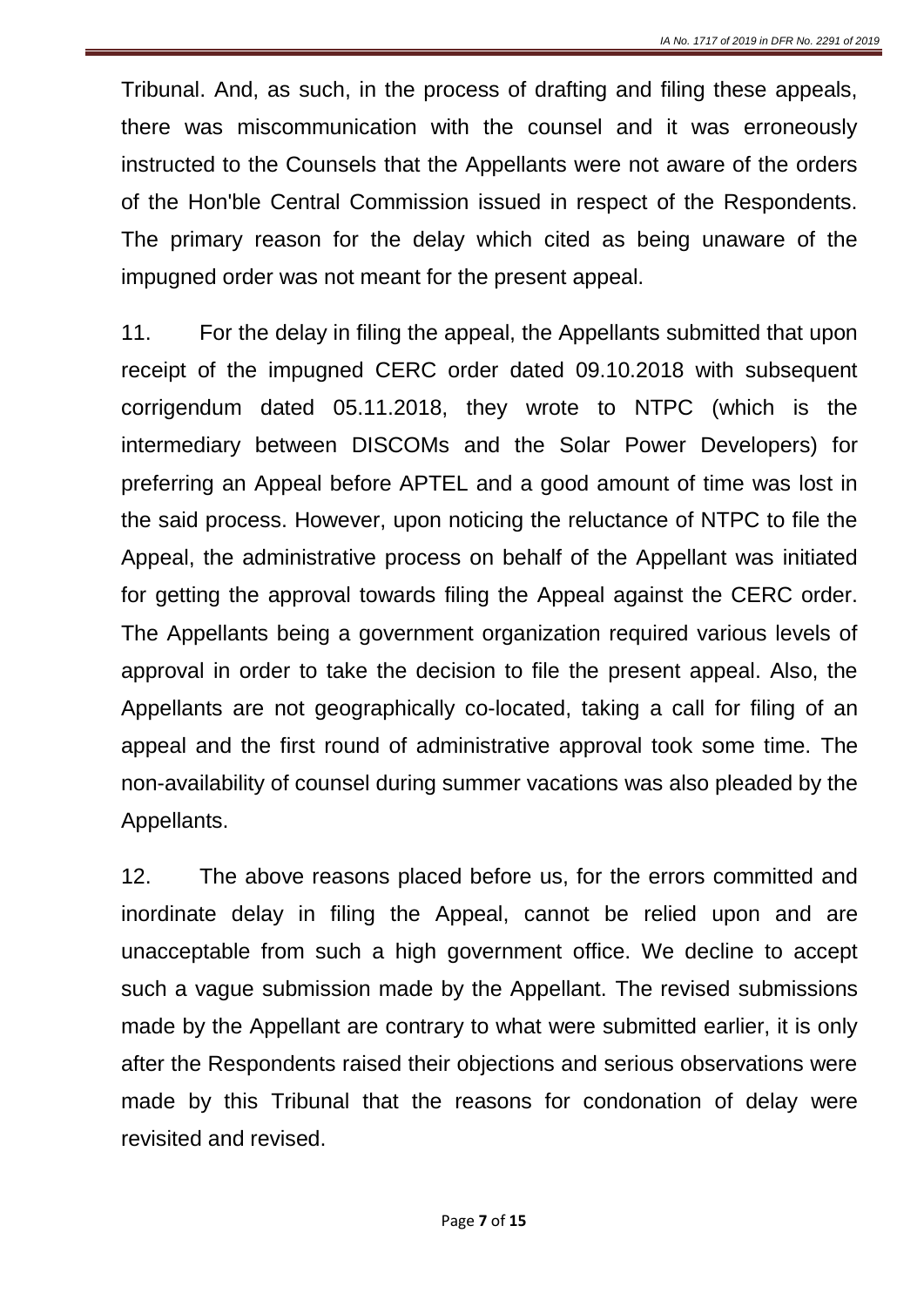13. For the sake of brevity, Mr. Sajan Poovayya, senior advocate, submitted a brief list of dates along with the short summary of Respondents response.

| S.               | <b>Date</b> | <b>Particular</b>                                     |
|------------------|-------------|-------------------------------------------------------|
| No.              |             |                                                       |
| 1.               | 09.10.2018  | The Ld. CERC passed the impugned Order.               |
| 2.               | 10.10.2018  | The impugned Order was uploaded on the website        |
|                  |             | of the Ld. CERC and automated email was sent to       |
|                  |             | the Appellants.                                       |
| 3.               | 05.11.2018  | The Ld. CERC issued the Corrigendum to impugned       |
|                  |             | Order.                                                |
| $\overline{4}$ . | 22.11.2018  | NTPC by way of its letters informed the Appellants    |
|                  |             | of the claims arising from the impugned order,        |
|                  |             | coupled with invoices furnished by the Answering      |
|                  |             | Respondents.                                          |
| 5.               | 17.12.2018  | Telangana State Power Co-ordination Committee by      |
|                  |             | way of its letter to the Appellants and NTPC, clearly |
|                  |             | explained and discussed the future course of action   |
|                  |             | and clearly records Appellants request to NTPC to     |
|                  |             | file an appeal.                                       |
| 5.               | 05.02.2019  | The date on which the Appellants allegedly became     |
|                  |             | aware of the impugned Order.                          |
| 6.               | 11.09.2019  | The present Appeal was filed before the Hon'ble       |
|                  |             | Tribunal along with I.A No. 1717 of 2019 seeking      |
|                  |             | condonation of delay in filing the Appeal             |
| 7.               | 07.02.2020  | Reply to I.A No. 1717 of 2019 was filed on behalf of  |
|                  |             | Answering Respondents.                                |
| 8.               | 15.02.2022  | The I.A No. 1717 of 2019 was taken up for hearing     |
|                  |             | before the Hon'ble Tribunal.                          |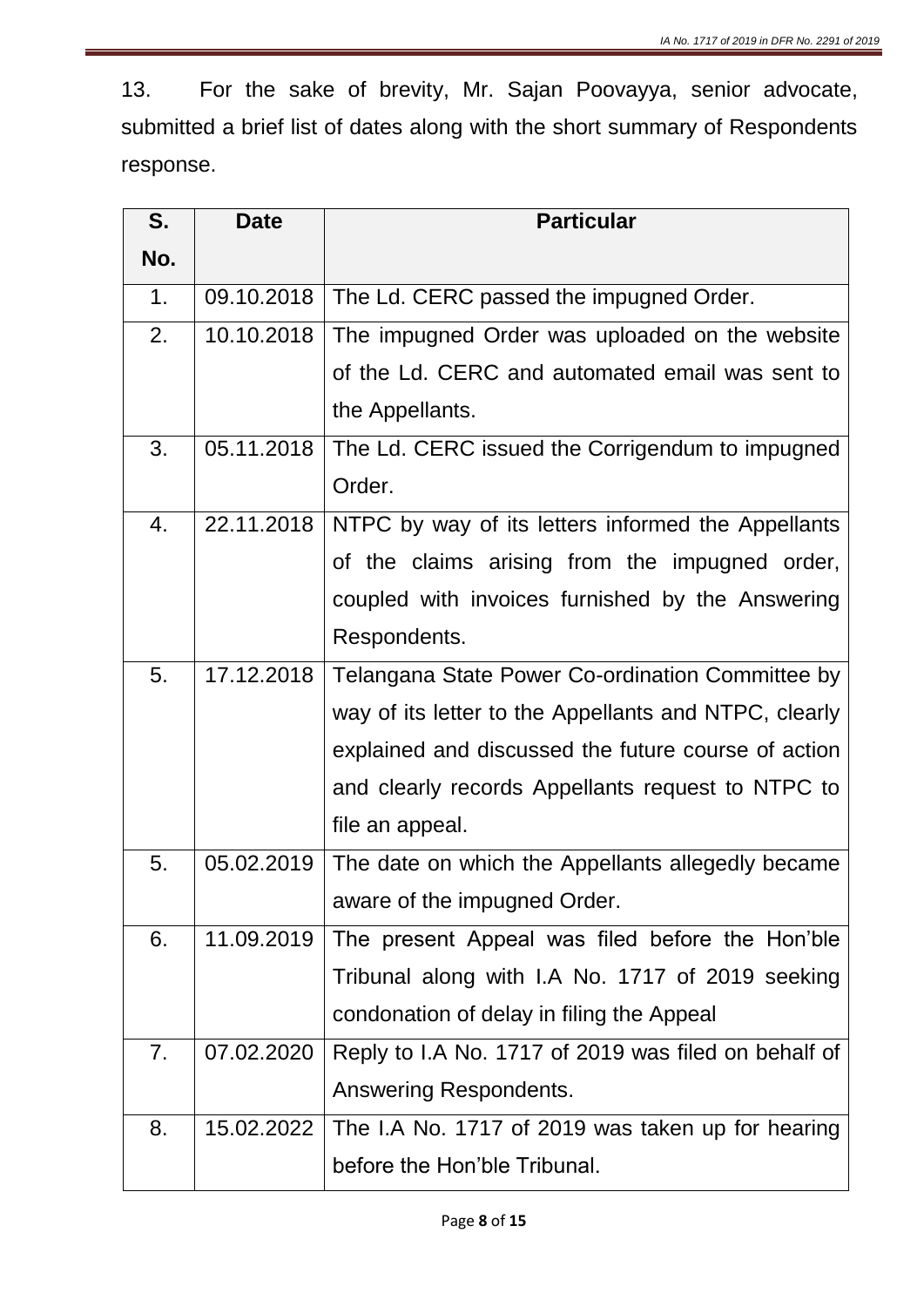|  | 03.03.2022   Affidavits filed on behalf of Appellants in terms of |
|--|-------------------------------------------------------------------|
|  | directions passed by the Hon'ble Tribunal in Order                |
|  | $\frac{1}{2}$ dated 15.02.2022                                    |

14. Further, submitted that in response to the appeal, Respondents filed the reply dated 07.02.2020 objecting to contentions as raised by the Appellants as being factually incorrect and misleading. The Affidavit dated 03.03.2022 filed by the Appellants fails to explain the reasons as sought by this Tribunal in its Order dated 15.02.2022. Further, submitted that the reasons cited by the Appellants regarding delay due to intra-departmental approvals has already been considered by this Tribunal vide order dated 14.12.2018 in PEDA vs. PSERC: Case in IA No.1085 of 2018 in DFR No.2307 of 2018. Relevant extract of the judgment is quoted here:

*"25. It is pertinent to note as to how the concerned officer, in spite of having all the infrastructure at his disposal, that too, in digital era of whatsapp, e-mail, messages and all scientific and technological improvements, expert assistance, well equipped learned officials working in the Department is not forthcoming in their application, additional affidavit nor written submissions. Therefore, we hold that the statement made in the Application / Additional Affidavit is not applicable to the facts and circumstances of the case in hand and further it would not give any assistance to the learned counsel appearing for the Appellant/Applicant to substantiate the statement made in the application for condoning the delay in filing. Therefore, we do not find any force in the submissions of the learned counsel appearing for the Appellant/Applicant to condone the delay in filing the Appeal.*

*….*

28. It is not in dispute that the person(s) concerned were well *aware or conversant with the issue of the period of limitation prescribed for taking the steps by way of filing an Appeal before this Tribunal. They cannot claim that they have a*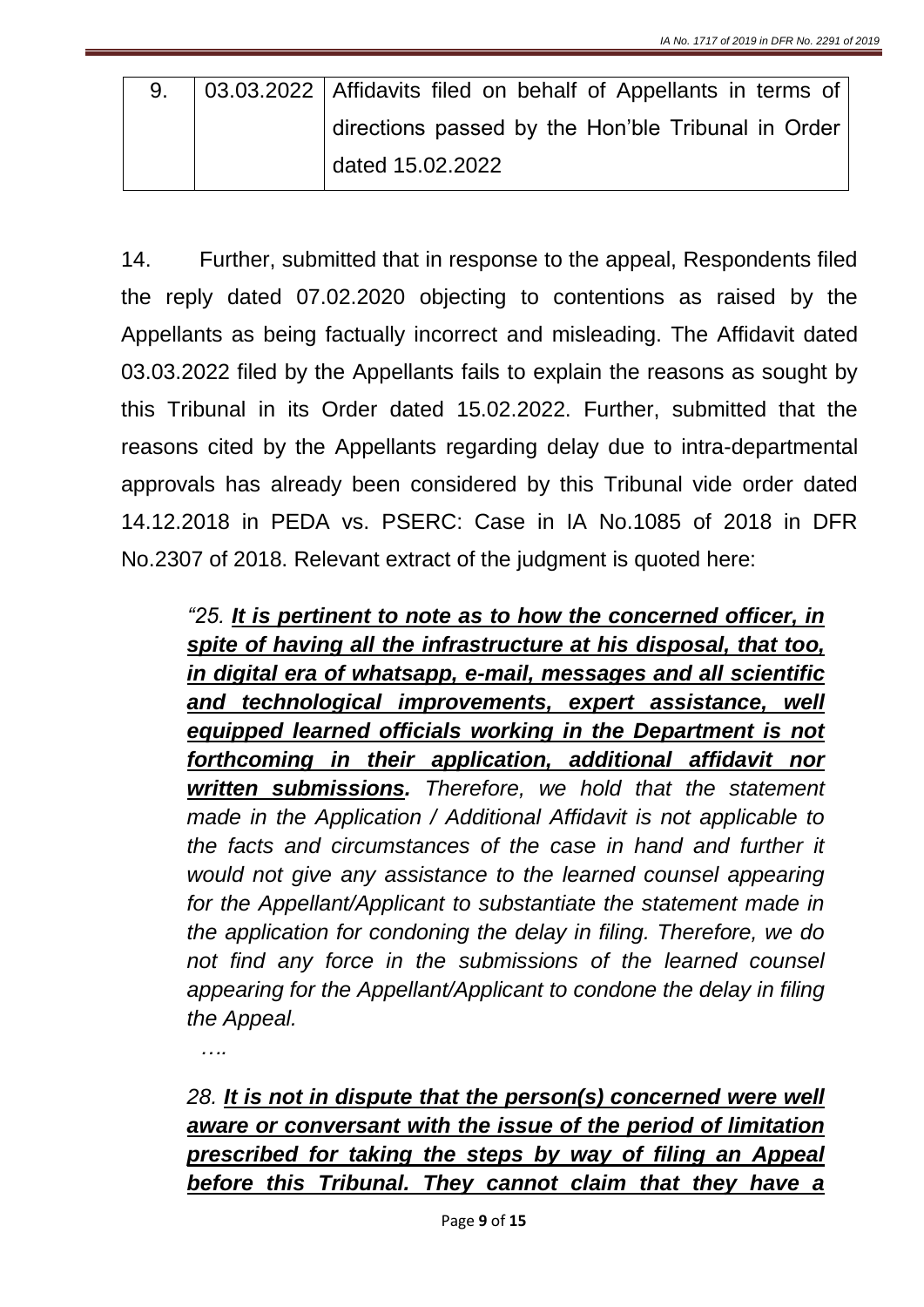*separate period of limitation when the Department/Organisation was possessed with competent persons familiar with court proceedings, and also have got well qualified legal assistance. In absence of reasonable explanation, we are at a loss to understand as to why the delay has to be condoned mechanically merely because the Government or a wing of the Government is a party before us. Though we are conscious of the fact that in a matter of condonation of delay, a liberal approach has to be adopted to advance substantial justice, we are of the view that in the facts and circumstances of the case in hand, the Appellant/Applicant organization cannot take advantage of various earlier decisions. The claim on account of impersonal machinery and inherited bureaucratic methodology of making several notes cannot be accepted in view of the modern technology being used and available. The law of limitation undoubtedly binds everybody including Government Departments.*

*29. We thus, hold that it is a right time to inform all the Government bodies, local authorities, their agencies and instrumentalities thereof, that unless they have reasonable and acceptable explanation for delay and there were proper efforts and if there is no plea except to say that the file was kept pending for several months/years, the statement of considerable degree of procedural red-tape in the process. The Government Departments are under special obligation to ensure that they perform their duties with diligence and commitment. The condonation of delay is an exception and should not be used as an anticipated benefit for the Government Department. The law shelters everyone under the same light and should not swirl for the benefit of a few."*

### *(Emphasis supplied)*

15. Hon'ble Supreme Court of India in State of Madhya Pradesh & Anr. V. Chaitram Maywade (2020) 10 SCC 667 has held that:

*"4. We have also expressed our concern that these kinds of the cases are only "certificate cases" to obtain a certificate of*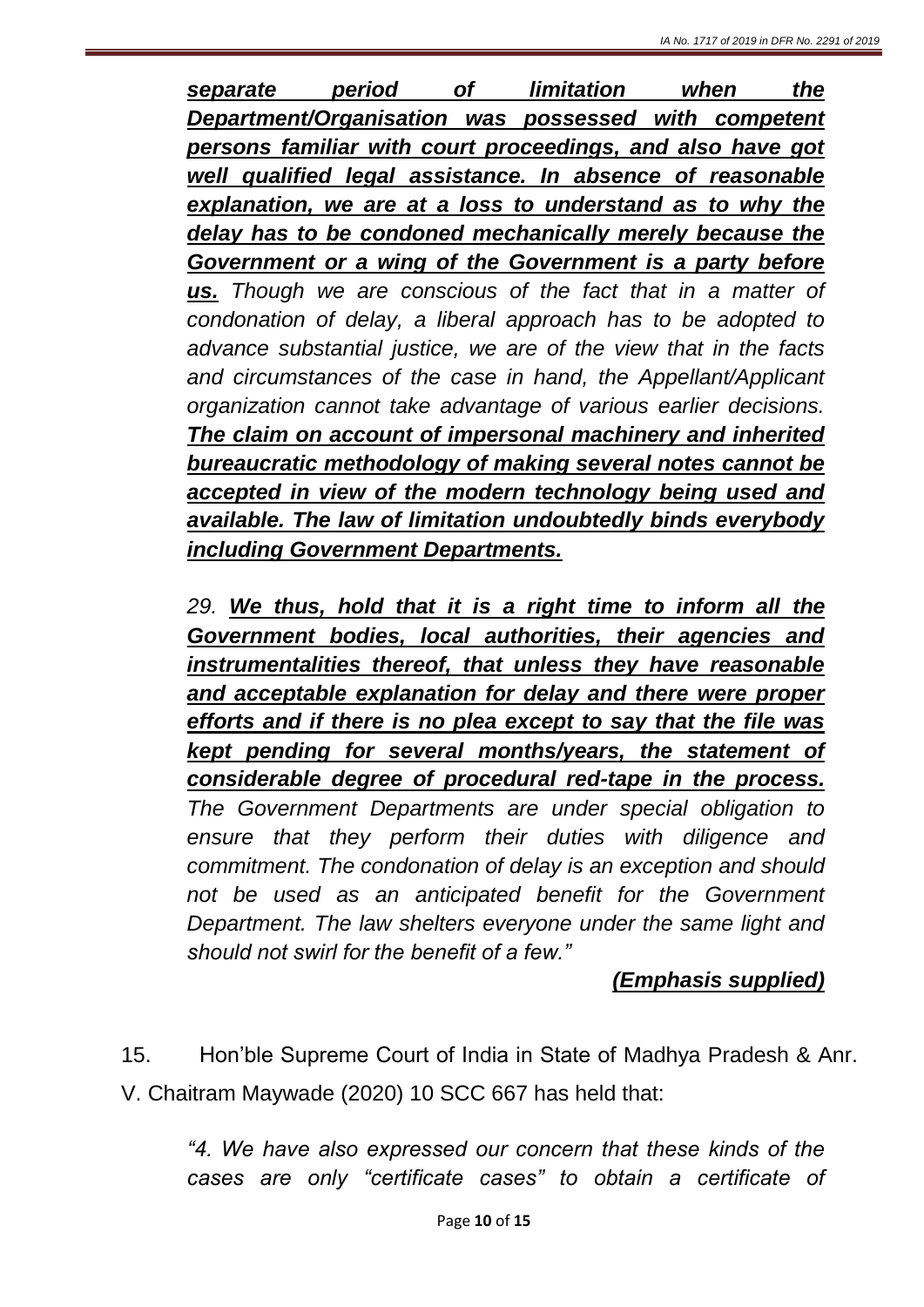*dismissal from the Supreme Court to put a quietus to the issue. The object is to save the skin of officers who may be in default. We have also recorded the irony of the situation where no action is taken against the officers who sit on these files and do nothing.*

*5. Looking to the period of delay and the casual manner in which the application has been worded, the wastage of judicial time involved, we impose cost on the petitioner/State of Rs.35,000/- to be deposited with the Mediation and Conciliation Project Committee. The amount be deposited within four weeks. The amount be recovered from the officer(s) responsible for the delay in filing and sitting on the files and certificate of recovery of the said amount be also filed in this Court within the said period of time. We have put to Deputy Advocate General to caution that for any successive matters of this kind the cost will keep on going up.*

*6. The Special Leave Petition is dismissed as time barred in terms aforesaid."*

16. Our reliance was also placed in State of Madhya Pradesh & Ors. V. Bherulal (2020) 10 SCC 654:

*"3. No doubt, some leeway is given for the Government inefficiencies but the sad part is that the authorities keep on relying on judicial pronouncements for a period of time when technology had not advanced and a greater leeway was given to the Government (Collector, Land Acquisition, Anantnag & Anr. vs. Mst. Katiji & Ors. (1987) 2 SCC 107). This position is more than elucidated by the judgment of this Court in Office of the Chief Post Master General & Ors. v. Living Media India Ltd. & Anr. (2012) 3 SCC 563 wherein the Court observed as under (Postmaster General case, SCC pp. 573-74, paras 27-30)*

*…*

*….*

*Eight years hence the judgment is still unheeded!*

*5. A preposterous proposition is sought to be propounded that if there is some merit in the case, the period of delay is to be given a go-by. If a case is good on merits, it will succeed in any case. It*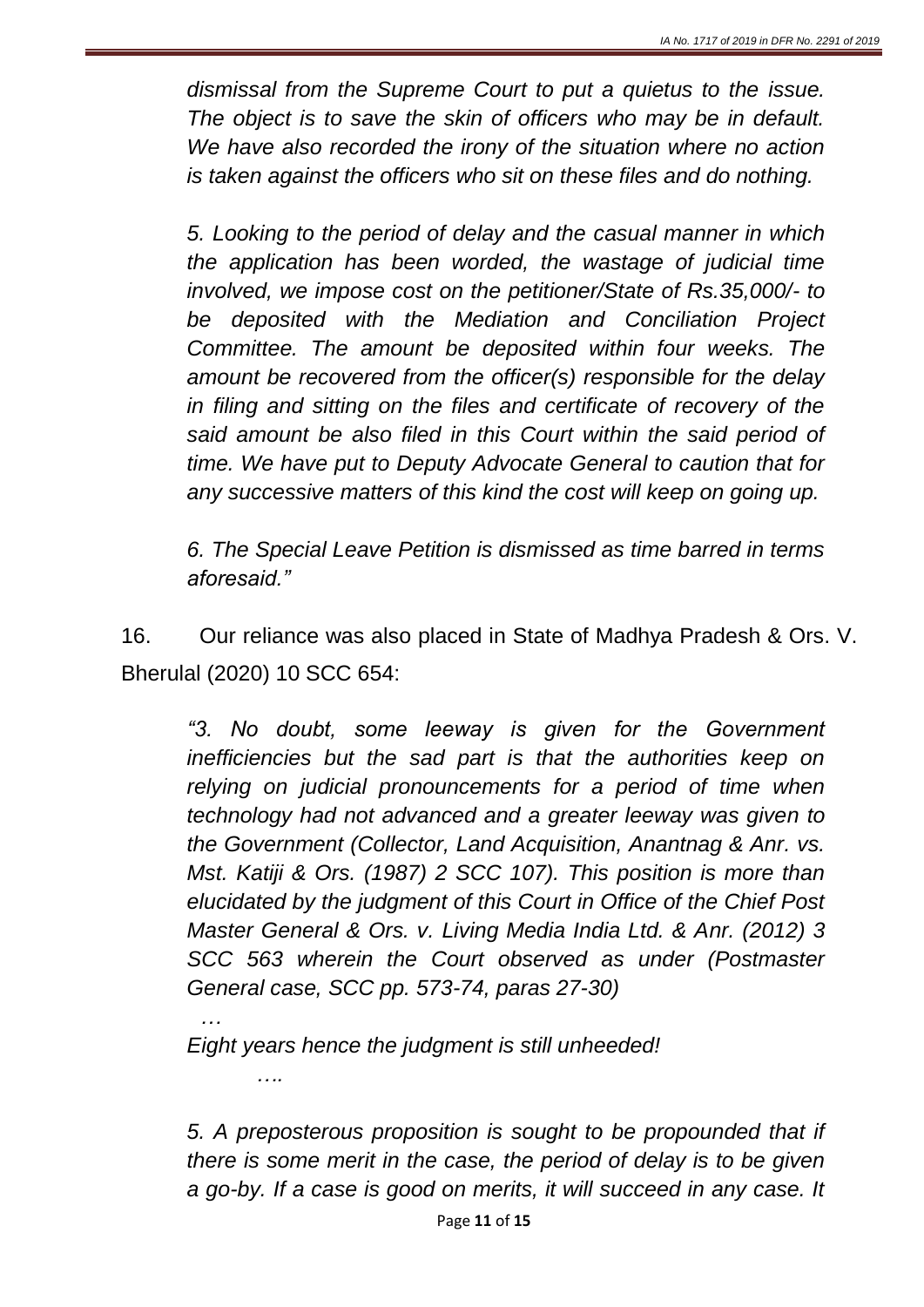*is really a bar of limitation which can even shut out good cases. This does not, of course, take away the jurisdiction of the Court in an appropriate case to condone the delay.*

*6. We are also of the view that the aforesaid approach is being adopted in what we have categorized earlier as "certificate cases". The object appears to be to obtain a certificate of dismissal from the Supreme Court to put a quietus to the issue and thus, say that nothing could be done because the highest Court has dismissed the appeal. It is to complete this formality and save the skin of officers who may be at default that such a process is followed. We have on earlier occasions also strongly deprecated such a practice and process. There seems to be no improvement. The purpose of coming to this Court is not to obtain such certificates and if the Government suffers losses, it is time when the concerned officer responsible for the same bears the consequences. The irony is that in none of the cases any action is taken against the officers, who sit on the files and do nothing. It is presumed that this Court will condone the delay and even in making submissions, straight away counsels appear to address on merits without referring even to the aspect of limitation as happened in this case till we pointed out to the counsel that he must first address us on the question of limitation.*

*7. We are thus, constrained to send a signal and we propose to do in all matters today, where there are such inordinate delays that the Government or State authorities coming before us must pay for wastage of judicial time which has its own value. Such costs can be recovered from the officers responsible.* 

*8. Looking to the period of delay and the casual manner in which the application has been worded, we consider appropriate to impose costs on the petitioner State of Rs.25,000/- (Rupees twenty-five thousand) to be deposited with the Mediation and Conciliation Project Committee. The amount be deposited in four weeks. The amount be recovered from the officers responsible for the delay in filing the special leave petition and a certificate of*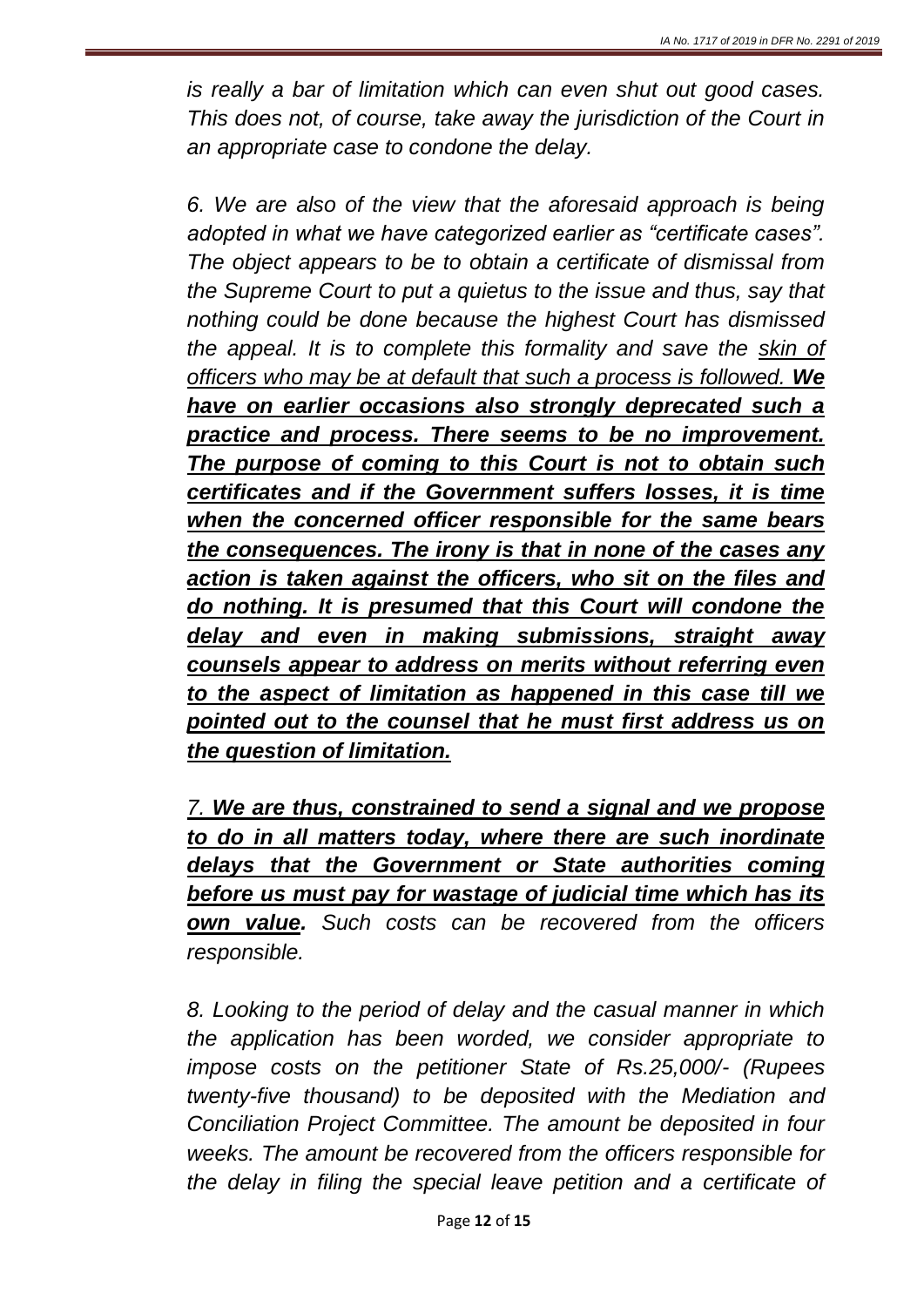*recovery of the said amount be also filed in this Court within the said period of time.* 

# *9. The special leave petition is dismissed as time barred in terms aforesaid."*

### *(Emphasis supplied)*

17. From the cited judgments, it is amply clear that the reasons as placed before us by the Appellants for the errors committed and the delay in filing the subject appeal are equivocal, misleading and cannot be relied upon. It is a settled principle of law that each day of delay has to be explained with cogent reasons. However, the Appellant failed to bring the specific delays and the reasons for the delays including the officers responsible for it. We, thus, decline to accept the same. At this stage, even tending to impose cost, confined to do so.

18. The Appellants in IA 1717 have submitted that:

*"That the Appellant found out about the impugned order only on 05.02.2019. Therefore, after becoming aware of the impugned order passed by the Central Commission, the Appellant, being a Government organization, required various levels of approval in order to take the decision to file present appeal. It is submitted that immediately after the Appellant became aware of the impugned order, same was processed on the official files. After, the approval of the competent authority, a decision was taken to engage the counsel in Delhi to file the present appeal. However, due to ongoing vacations and non-availability of the counsel, the Appellant was compelled to wait till reopening of courts. The Appellant once again approached its counsel after the vacation i.e. in the first week of July 2019 and provided all the necessary papers as required to draft and file the present appeal."*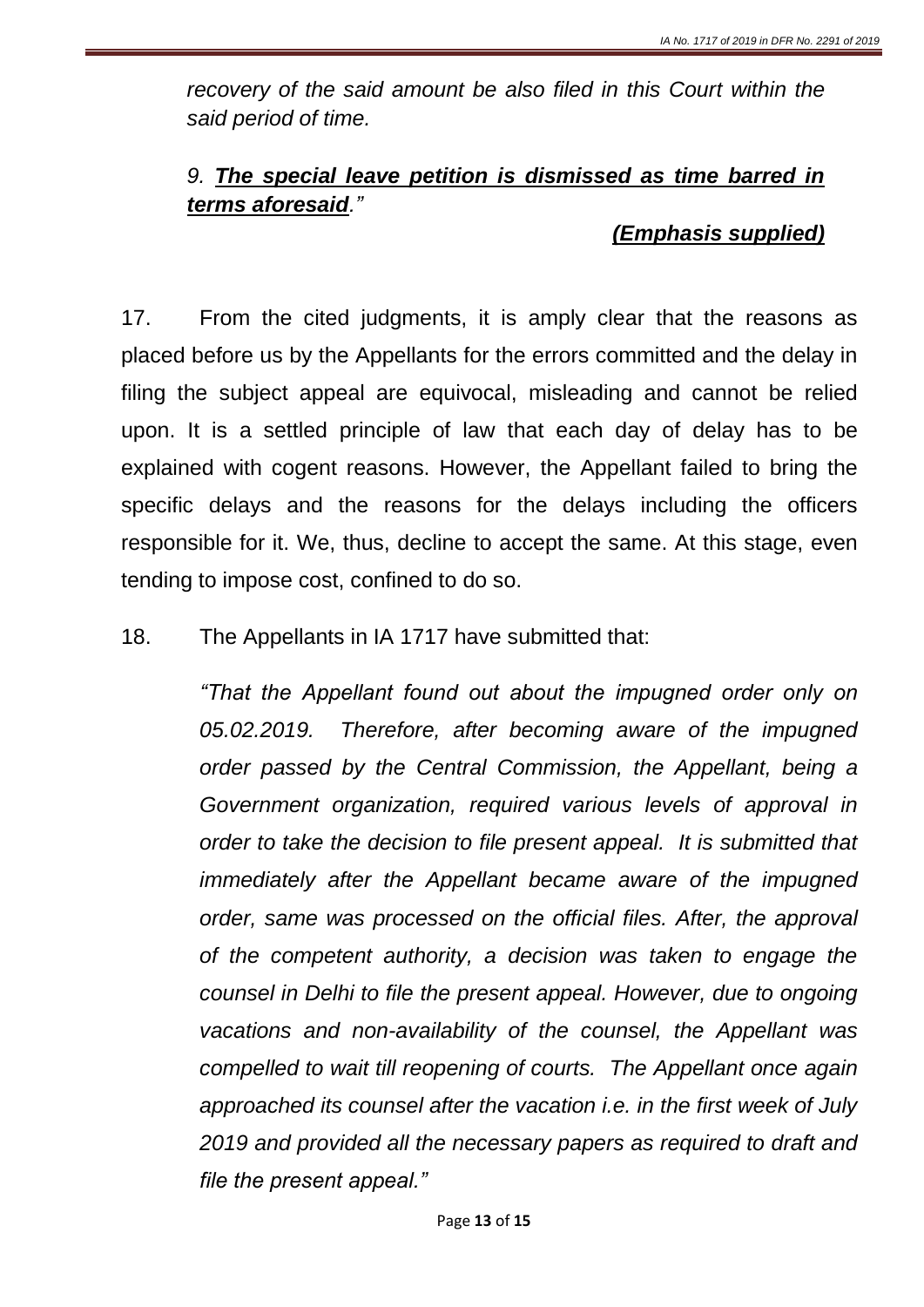19. However, on being asked to submit the details with cause of delay with reference to specific time taken at each level of decision, submitted that:

> *"Further, the appellants initially upon receipt of the impugned CERC order dated 09.10.2018 with subsequent corrigendum dated 05.11.2018 wrote to NTPC (which is the intermediary between DISCOMs and the Solar Power Developers) for preferring an Appeal before APTEL and a good amount of time was lost in the said process. However, upon noticing the reluctance of NTPC to file the Appeal, the administrative process on behalf of the Appellant was initiated for getting the approval towards filing the Appeal against the CERC order. The Appellants being a government organization required various levels of approval in order to take the decision to file the present appeal."*

20. From the above, it may be seen that, the Appellants have not only revised their reasons but also changed and contradicted the stand taken earlier, however, it is only when they are opposed and exposed by the precise facts put up by the Respondents, still failed to submit reasons convincing. There reply only added to the casual approach and inattentive behaviour of the concern officers of the Discoms.

21. The two replies submitted by the Appellants have not indicated the specific reasons with dates and days for the delay at every stage, and as such cannot be accepted.

**22.** Considering the fact that Appellants have failed to submit satisfactory and convincing explanation for the delay except some vague reasons, the Application, being IA 1717 of 2019, filed by the Appellants for the condonation of delay, has no merit and accordingly, dismissed.